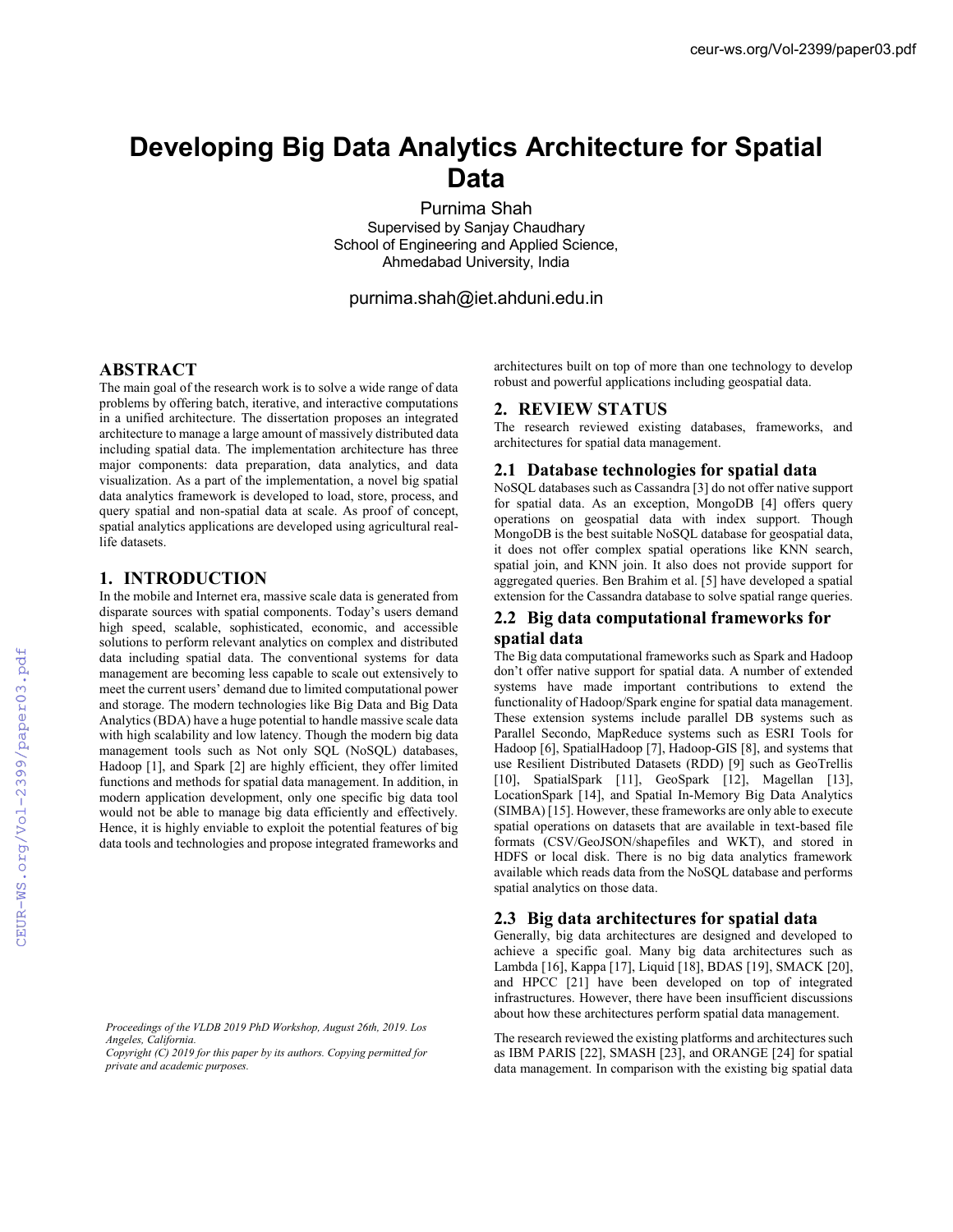architectures, the proposed architecture is in-memory and open source.

There are many big spatial data frameworks have been developed on top of big data stack composed of Spark and Cassandra. The Cassandra-Solr-Spark framework has been developed by Datastax to enable spatial query processing on top of the big data stack. The framework provides SQL like query interface to perform spatial operations. However, it does not support join operations. It has also not been evaluated based on the performance metric. P. Shah et al. [25, 26] have developed a big data analytics framework including geospatial data. The spatial analytics applications in the agriculture domain have been developed using third-party GeoSpark libraries. The major drawback of the framework is data duplication. GeoSpark is a spatial extension for spark which can only access data available in HDFS or local disk.

### **3. BIG DATA ANALYTICS ARCHITECTURE FOR SPATIAL DATA**

The big data analytics architecture [26] is built and implemented on big data open source technologies for the enrichment of massive scale data including spatial data. The architecture is designed to provide scalable, flexible, extendible, and cost-effective solutions with available infrastructures and tools for agriculture. Architecture implementation has three components: data preparation, big spatial analytics, and data visualization. There are four types of user interaction with the architecture: 1) System developer, 2) Data scientist, 3) Domain expert, and 4) End users. The proposed architecture is shown in figure 1.



**Figure 1 Big data analytics architecture**

### **3.1 Data Preparation Framework**

The data preparation framework is implemented to fetch consistent and clean data from disparate sources and store into a persistent database. It provides two layers of data abstraction. First, it hides all physical data sources from the data repository. Second, it further unifies the data available in a data repository using various complex tools and techniques such as data fusion algorithms, schema mapping tools, and record linkage algorithms. The implementation architecture for data preparation framework is shown in figure 2.



**Figure 2 Implementation architecture for data preparation Framework**

### **3.2 Big Spatial Data Analytics Framework**

The main purpose of a big spatial data analytics framework [27] is to enable spatial data management on large scale data. The consistent datasets generated by data preparation services are processed and analyzed using data analytics framework. It is an integrated infrastructure designed to manage spatial data efficiently and effectively by exploiting the potential features provided by the standard storage and processing big data frameworks. It is realized on top of big data stack with Spark as a core processing engine and Cassandra as a data storage. The big spatial data analytics framework is shown in figure 3.



**Figure 3 Big spatial data analytics framework**

A NoSQL i.e. Cassandra based spatial data storage framework is built and implemented. The framework offers distributed and scalable APIs for spatial operations such as location search, proximity search, and KNN search.

The framework provides a convenient web-based REST interface to the end user. Cassandra performs fast data retrieval based on partition key and clustering key compared to Spark. The application architecture facilitates end users to execute ad-hoc queries on a suitable framework either Spark or Cassandra via a common user interface. The low latency queries are executed on Cassandra,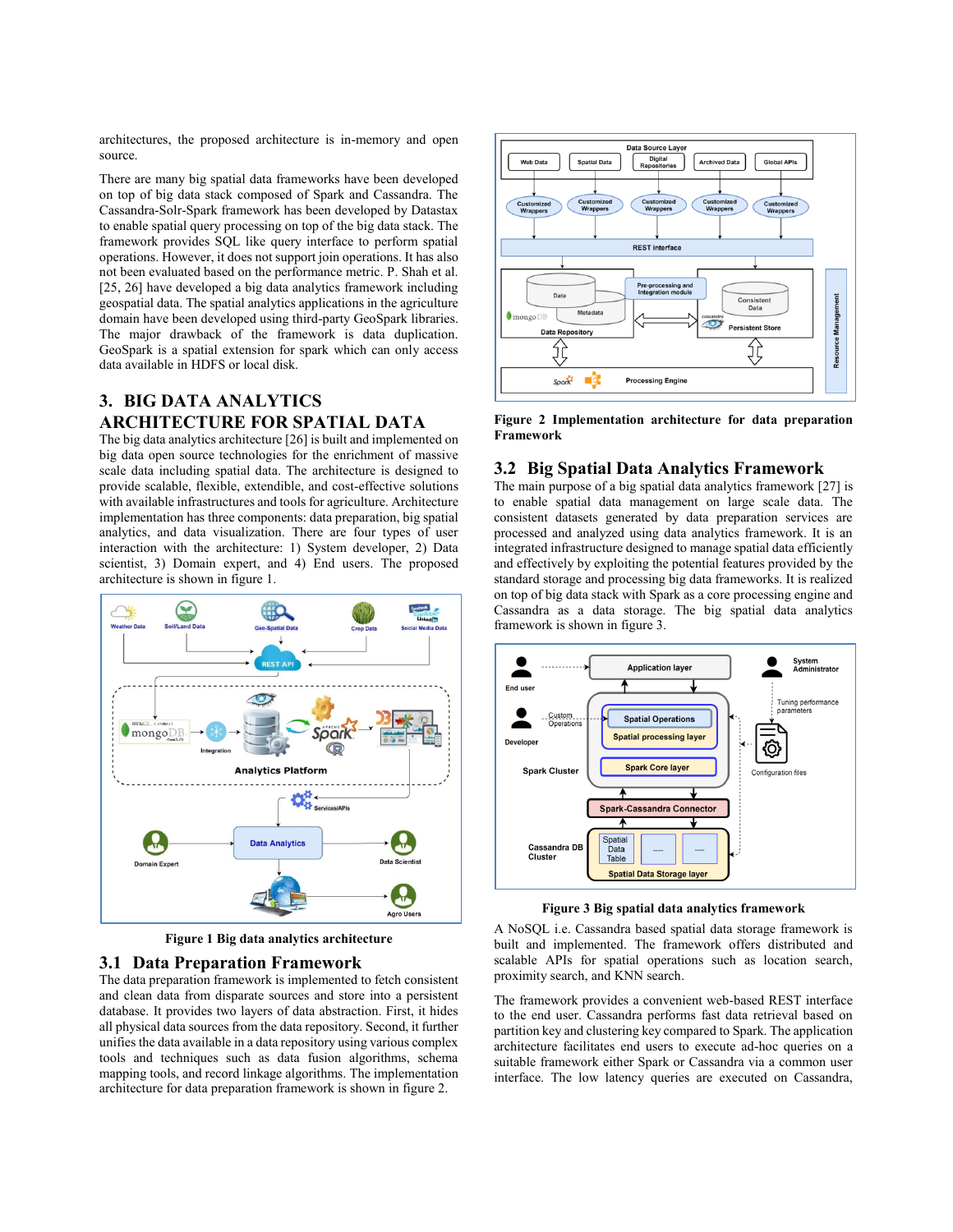whereas complex queries (e.g. aggregated and spatial queries) are executed on the Spark framework. The analytical results are explored to end users through visualization and REST interface.

The performance of the framework is evaluated in terms of latency against the variable size of data. The performance of the framework is compared with the baseline technology, i.e. Cassandra for low latency queries.

### **3.3 Data Visualization Framework**

Data visualization makes complex data more accessible, understandable, and usable. The implementation architecture provides a web-based user interface by developing analytical and visualization services through Restful ad-hoc APIs and interactive maps.

The Data visualization framework [26] is implemented to showcase the analytical results with dynamic layouts. A dashboard application is designed and implemented to depict the analytical results in the agriculture domain.

### **4. REALIZATION OF ARCHITECTURE IN APPLICATION DOMAIN**

The challenges related to big data application development in agriculture is different in developed countries and developing countries. In developing countries, the major barriers for big data application development in agriculture are lack of tools, infrastructures, data standards, semantics, integrated data models, developers APIs, unified access points for public and private data, technical expertise, and finally the data.

The prototype applications in the agriculture domain are developed on top of the big data analytics architecture. Spatial and non-spatial data on weather, crop, and market are collected from different sources like meteorological departments, agriculture universities, and web portals. The summary of data collection is given in Table 1. The snapshots of the dashboard results are shown in figure 4 and 5.

| <b>Datasets</b>        | Data source                  | Data format  |
|------------------------|------------------------------|--------------|
| Weather data for seven | Archived data.               | Spreadsheet/ |
| districts of Gujarat   | www.Indiastat.com            | document     |
| $(1992 - 2007)$        |                              |              |
| Crop data for cotton   | www.Indiastat.com.           | Spreadsheet/ |
| crop for eighteen      | http://apy.dacnet.nic.in/cro | document     |
| districts of Gujarat   | p fryr toyr.aspx,            |              |
| $(1960 - 2007)$        | Archived data                |              |
| Market data for 429    | http://agmarknet.gov.in/     | <b>PDF</b>   |
| agro-markets in        |                              | document     |
| Gujarat                |                              |              |
| Spatial data for       | www.diva-gis.org             | Shapefile    |
| Guiarat                |                              |              |

**Table 1 Data Collection**

### **5. Implementation Status – Present and Future**

The big data analytics architecture is designed and developed for massive scale data management including spatial data. The architecture is developed to address two big data challenges: Variety and Volume. The data preparation framework is designed with two levels of data abstraction. As a part of implementation, the REST interface is designed and implemented to fetch and collect data from different data sources with different formats such as PDF,

spreadsheets, documents, web pages, and online services. The integration of data collected through the REST interface is the most critical module in data preparation framework. An algorithmic solution is to be devised to link a variety of data from diverse sources in aid of the unified search, query, and analysis.

The core component of big data analytics architecture, i.e. big data analytics framework is implemented for spatial data management. The framework is to be extended by developing complex spatial operations like spatial join and kNN join. The spatial applications like spatial aggregation and spatial auto-correlation are to be developed on top of the framework. The complex applications in the agriculture domain are to be developed by identifying new data sources, formats, and data types. The real-life datasets including real-time and streaming data are to be collected and stored in a data repository to perform further analytics. The near real-time data analytics and visualization algorithms are to be devised to process real-time data like weather, disaster, etc. The analytical services like rainfall prediction, crop recommendation, crop price prediction, agro-inputs procurement, supply chain management, crop disease alert, fertilizer recommendations, etc. are to be implemented. These services can be used to generate customized and multilingual solutions in the form of weather-based crop calendar and alerts based on adverse events.



**Figure 4 Snapshot of agro-market search analysis**



**Figure 5 Snapshot of crop yield data aggregation**

#### **6. ACKNOWLEDGMENTS**

I would like to acknowledge and thank my Ph.D. thesis supervisor Dr. Sanjay Chaudhary, for his excellent guidance, constant encouragement, patience, care, and support. This work is a part of a research project on 'Developing Data Analytics Architecture,